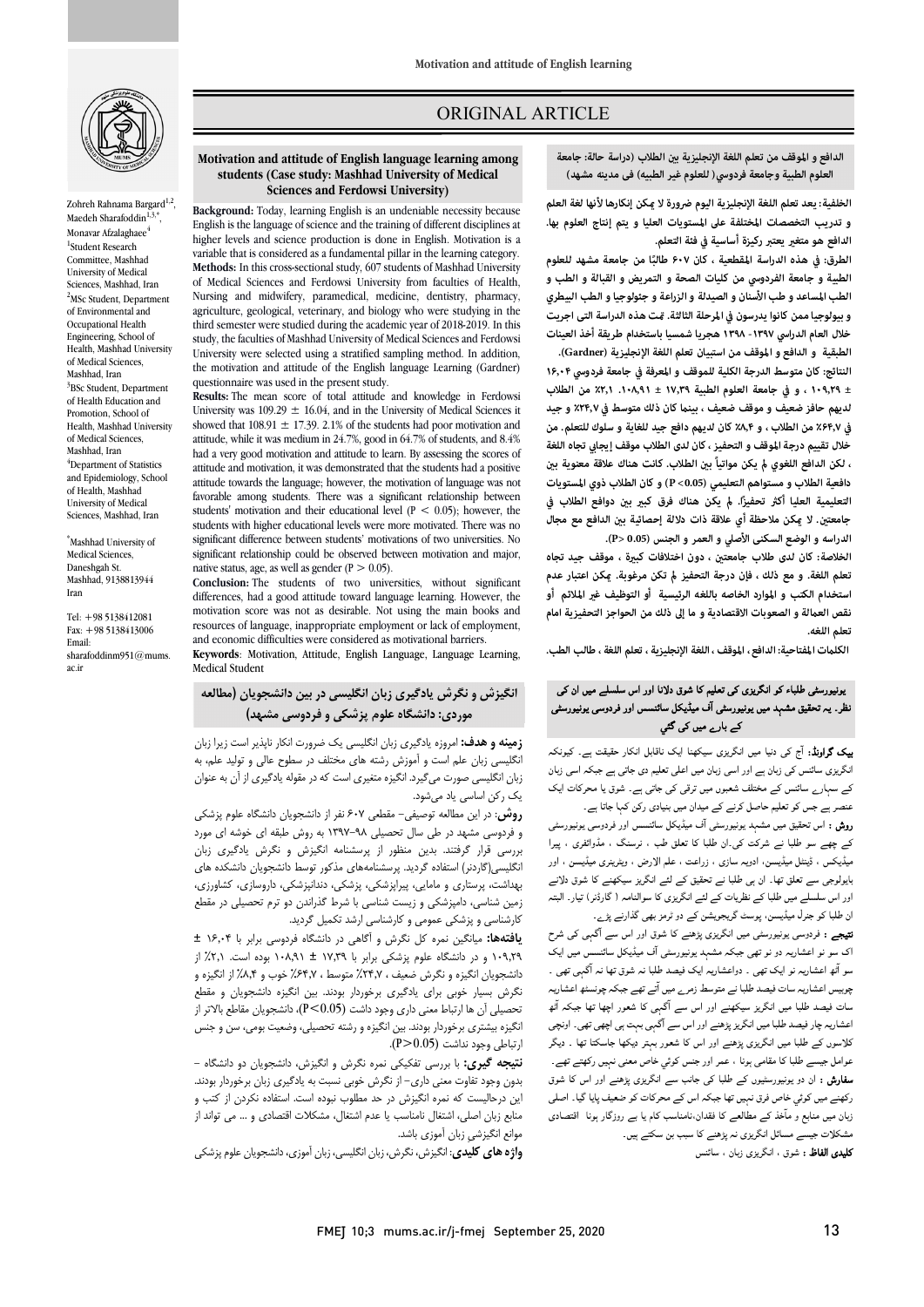#### **INTRODUCTION**

 English is an international language among the countries of the world. Today's world is the world of communication and dialogue; however, knowing the language that is shared between a non-native speaker and listener is very important. scientists share their knowledge, therefore knowing English by students and researchers is important so that they can access to the latest sciences in the world (1). The importance of learning English to access and use the world's scientific importance of this skill, many students and even professors are reluctant to learn English and only they use Persian resources. Many students learn English during or before post-graduate school; however, only a limited number can teaching English in high schools and universities, spending a lot of time and money on teaching English, has, unfortunately, no acceptable results, and sometimes the frustration arising in the educated person will make learning attitude towards language learning is important for teachers and learners. In addition, it has a great impact on the final result of education (4). According to previous studies, it can be said that almost all over the world, people have fixed views mostly related to views on the origin of the language, the effect of age on learning, and innate talents in language learning (5). Other studies also showed that the psychological, educational, geographical location of the affect persons' attitude to learn and determine their desire to learn (6). Regardless of the intrinsic characteristics and the place in where people live, one of the most important motivation and sufficient knowledge, as well as lack of a English is a language through which many scholars and resources is clear to everyone, but despite the high use this skill to improve their academic level (2). Despite English difficult in next years (3). Having the right notion and and mental schemas about language learning, which are place of residence, attitude, and support of parents directly reasons for not paying attention to learning English is lack of proper perspective for language learning (2,7).

 In examining the lack of students' motivation to learn English, emotional and personality traits were examined by many researchers (8), but since the early 1990s, Gardner and psychological factors influencing language learning. Special attention was paid to two factors: motivation and attitude. According to some studies, the motivation variable is one of path. There is no united definition for motivation, but according to researchers, the motivation is a set of intentions that are used to achieve a certain goal according to the degree of attractiveness and importance of that goal for the individual (9). Therefore, motivation should be considered tremendous impact on people's willingness to learn. In recent decades, many studies have been conducted to examine the motivation of individuals in the field of learning, Lambert have conducted extensive research on the sociothe most important factors for success in one's educational and examined as a social and psychological factor that has a especially language learning (10).

 With a deeper look at the behavior of some students towards language learning, it is sometimes perceived that people have biased and stubborn behaviors towards learning a second

anguage. This perception is usually concluded from the lever<br>of acceptance and participation of students in the English language and free speech classes (11). According to previous studies, students are most motivated to learn a second language so that they may become successful in their future course, there are other factors that have little to do with these complacency, getting acquainted with the culture and customs of other nations, etc. (12). Due to the facilities that are available for learning today (such as various educational videos, online classes, internet, books, audio files, etc.), cannot consider it as the reason for the negligence of language. This perception is usually concluded from the level job and they may find friends from foreign countries. Of two motivational factors, i.e., challenging their abilities, people cannot complain about the lack of facilities and students and generations (13, 14).

 Most students make a great effort to learn English before entering the university in order to get better positions, university, most of them consider their job done and try not anymore. As a result, universities become larger schools in which the goal of the students is only to get better marks or pass exams(8). Such students do not try to challenge they are discouraged by their professors to use newer majors, and even the extra marks; however, by entering the themselves with more and newer science and sometimes sources for their research studies  $(1\Delta)$ .

 According to studies, it is not possible to set a specific age for with age, the ability to learn and memorize decreases compared to adolescence and youth; however, this period (which is associated with the student period) is the best time learning a second language, but most researchers believe that for learning a second language (16).

The study of Ayati et al. $(2)$  showed that the inclusion of motivation and attitude towards English language. According to Malek Mohammadi (17), there is no significant relationship between gender and language learning between the major and learning motivation. Chen Jing Yu conducted a study on the motivation of learning English on 10,000 high school and college students. He stated that students' motivation and attitude toward English learning in order to better communicate with the learning environment general English language lessons had no effect on students' motivation, while a statistical relationship has been observed was higher than college students (18).

 In a study conducted by Dennis McInnerny et al. about student learning strategies on 8,000 samples, it was found that students with stronger motivation for learning and selfconcept scored better in English and math (19).

Given the high importance of learning English and its role in promoting the scientific and professional level of people, it is necessary to conduct research in the field of motivation, attitude, behavior, and biology about learning a second unwillingness to learn a second language (20). In previous studies on English language learning by students, it was believed that students at the University of Medical Sciences should be more motivated to learn a second language due to entrance exams (9, 21). But so far, no study has sought to compare the two universities of medical sciences and basic language to explain the reasons for people's willingness or higher-level courses or relatively better grades in university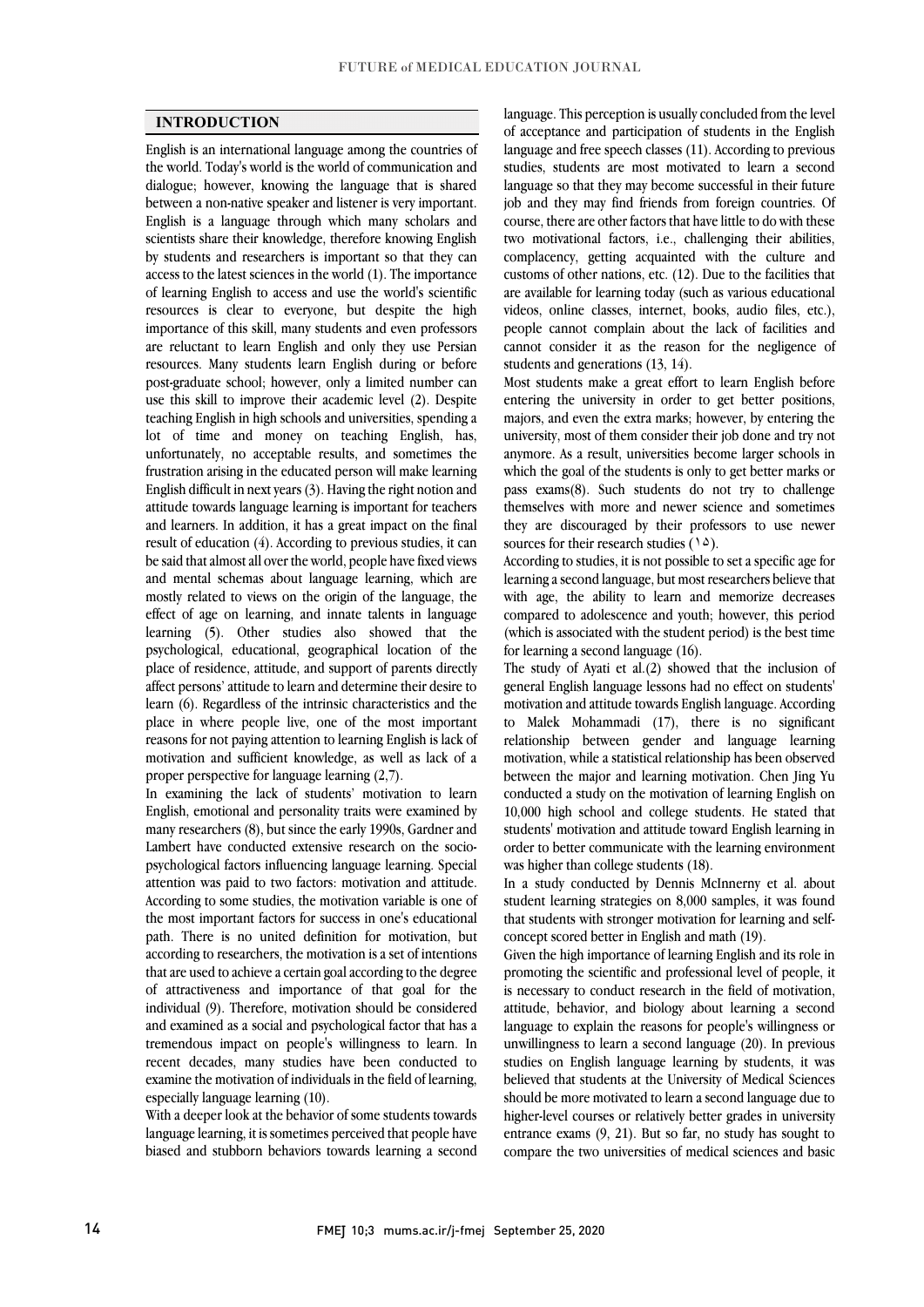ֺ֝֡

compare the motivation and attitude of learning English in sciences in Iran. As a result, the present study tries to the students of these two universities.

## **METHODS**

֖֚֚֚֬ Mashhad University of medical sciences and Ferdowsi University, as the reference universities in Eastern Iran, in the academic year of 2018-2019. The sampling method was stratified cluster. Each university was considered as a class University of Medical Sciences (including health, nursing, and midwifery, paramedical, medicine, dentistry, and pharmacy) and Ferdowsi University faculties (including agriculture, geology, veterinary, and biology) were selected selected from each faculty according to its population and then the eligible samples were identified. The sample size was estimated to be 500 based on similar studies through the population ratio estimation formula. Before completing the questionnaire and the purpose of the research project were explained to the students. The inclusion criteria for undergraduate and postgraduate studies were the completion of the second semester, and the exclusion The questionnaire used in this study is Gardner's attitude and motivation test questionnaire, which its validity and reliability have been measured on 245 samples in the study conducted by Ghorban Dordinejad (22). This questionnaire is an integrated through the dimensions of "attitude to the importance of This descriptive cross-sectional study was conducted in and each faculty as a cluster. The faculties of Mashhad by simple random sampling. A number of classes were questionnaires, the correct way of completing the criteria were the study at Ph.D. and Professional Doctorate. socio-educational model which is measured by integration

 learning", "motivation to learn the language", and "Attitudes language learning", "parents' motivation for children's English toward the origin of the language in question".

 Dimensions 2 and 3 measure the axis of motivation, and dimensions 1 and 4 measure the axis of attitude. Out of 37 related to the "attitude of the importance of learning a foreign language"; 7 questions were related to the "parent's motivation for children's English learning"; 6 questions were related to the motivational inclination to learn a foreign language, and 5 questions were related to the comprehensive known questions of the questionnaire, 14 questions were attitude to learning a foreign language.

For statistical data analysis, SPSS software version 18 with a significance level of 0.05 was used. Mean and standard deviation were used for descriptive analysis. Kolmogorov- $\frac{d}{dx}$  distribution of quantitative variables and data analysis. The Independent T-test was used to compare the means between the two groups and the Chi-square test was used to compare Smirnov test  $(P = 0.119)$  was used to determine the the qualitative variables.

### **RESULTS**

 In this study, 607 students of Mashhad University were surveyed in terms of motivation and attitude towards English learning. The age of participants was 18 to 47 years, and the mean age was 21.33±3.22. 90.8% of students were studying and medicine), and 8.2% were studying for a master's degree. 34.3% of the participants in the study were male, and 81.4% in undergraduate and medical courses (pharmacy, dentistry, of the students were single (Table 1).

University was  $109.29 \pm 16.04$ , and in University of Medical The mean total score of motivation and attitude in Ferdowsi

| Table 1. Frequency distribution of demographic variables |               |           |            |                                       |           |            |  |  |  |
|----------------------------------------------------------|---------------|-----------|------------|---------------------------------------|-----------|------------|--|--|--|
| Variable<br><b>Ferdowsi University</b>                   |               |           |            | <b>University of Medical Sciences</b> |           |            |  |  |  |
|                                                          |               | Frequency | Percentage |                                       | Frequency | Percentage |  |  |  |
| Gender                                                   | Male          | 127       | 41.6       | Male                                  | 81        | 26.8       |  |  |  |
|                                                          | Female        | 178       | 58.4       | Female                                | 221       | 73.2       |  |  |  |
| Marital status                                           | Single        | 256       | 83.9       | Single                                | 238       | 78.8       |  |  |  |
|                                                          | Married       | 49        | 16.1       | Married                               | 64        | 21.2       |  |  |  |
| <b>Educational</b> level                                 | undergraduate | 270       | 88.5       | undergraduate                         | 281       | 93         |  |  |  |
|                                                          | Post-graduate | 35        | 11.5       | Post-graduate                         | 21        | $\tau$     |  |  |  |
|                                                          | Native        | 203       | 66.6       | Native                                | 145       | 48         |  |  |  |
| Housing situation                                        | Non-native    | 103       | 33.4       | Non-native                            | 157       | 52         |  |  |  |
|                                                          | Employed      | 62        | 20.3       | Employed                              | 48        | 15.9       |  |  |  |
| <b>Employment</b> status                                 | Unemployed    | 243       | 79.7       | Unemployed                            | 254       | 84.1       |  |  |  |
| Intention to continue                                    | Yes           | 246       | 80.7       | Yes                                   | 231       | 76.5       |  |  |  |
| education at higher levels                               | No            | 59        | 19.3       | N <sub>o</sub>                        | 71        | 23.5       |  |  |  |
| Taking language courses<br>before entering university    | Yes           | 169       | 55.4       | Yes                                   | 147       | 48.7       |  |  |  |
|                                                          | No            | 136       | 44.6       | No                                    | 155       | 51.3       |  |  |  |
|                                                          | Yes           | 71        | 23.3       | Yes                                   | 31        | 10.3       |  |  |  |
| Language courses at present                              | No            | 234       | 76.7       | N <sub>o</sub>                        | 271       | 89.7       |  |  |  |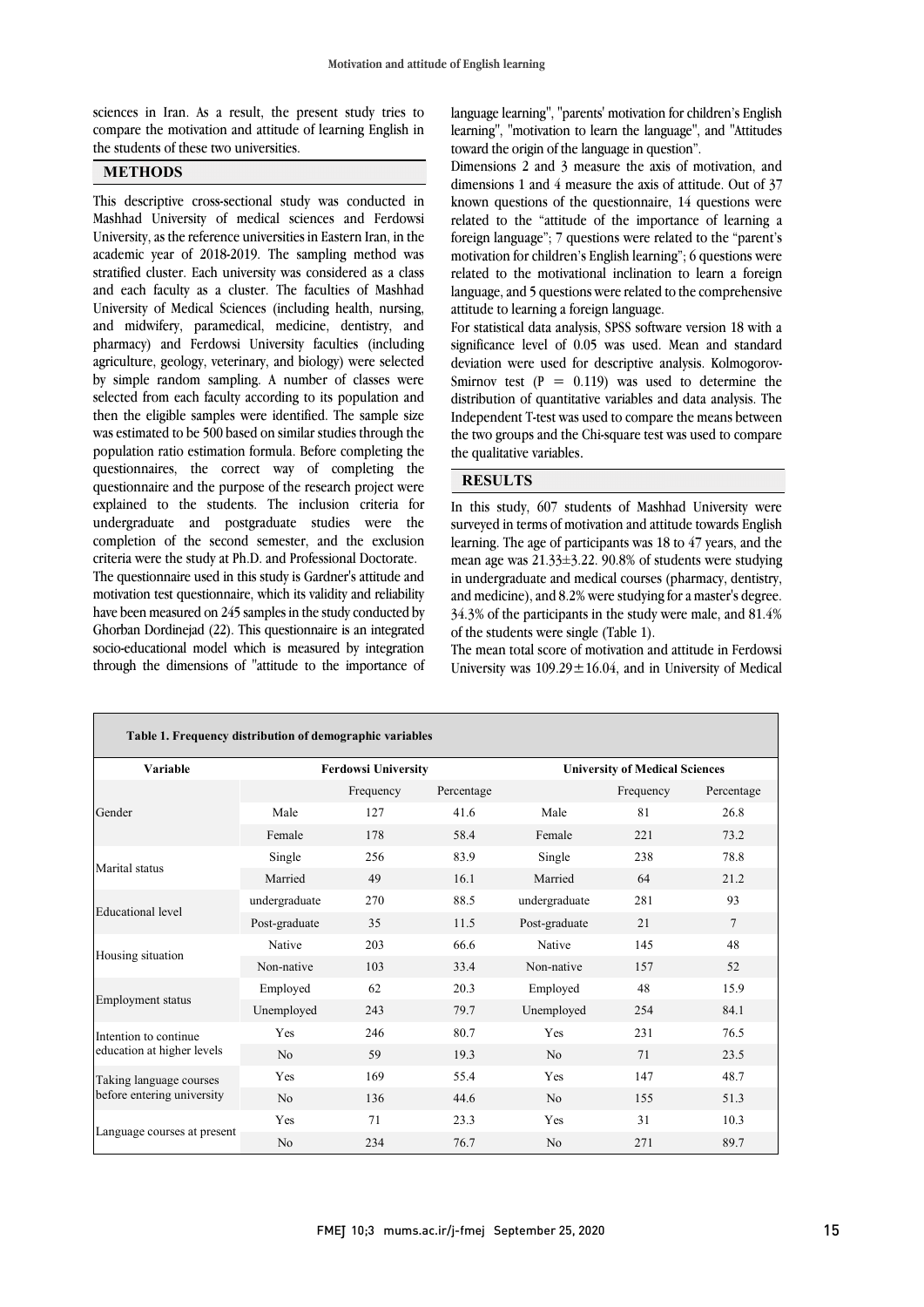| Table 2. Score of motivation attitude |                 |                         |                                                        |
|---------------------------------------|-----------------|-------------------------|--------------------------------------------------------|
|                                       | Attitude score  | <b>Motivation score</b> | <b>Total score of motivation</b><br>and attitude score |
| <b>Ferdowsi University</b>            | $8.8 \pm 60.87$ | $7.2 \pm 36.91$         | $16.04 \pm 109.29$                                     |
| <b>University of Medical Sciences</b> | $9.8 \pm 60.57$ | $7.4 \pm 36.14$         | $17.39 \pm 108.91$                                     |
| <b>Sum</b><br>(Both Universities)     | $9.3 \pm 60.7$  | $7.4 \pm 36.12$         | $16.7 \pm 109.10$                                      |

Sciences was  $17.39 \pm 108.91$ . The lowest and highest scores that could be obtained were 37 and 148, and the range of scores obtained between the subjects was 39 to 144 respectively (Table 2). As it is obvious, there is no significant difference between the scores of students of the two universities .

 there is no statistically significant difference between the mean scores of attitude and motivation with the type of university.

 In the relevant questionnaire, 13 questions focus on l (Table 4) towards language learning in students. motivation (Table 3), and 24 questions focus on attitude

The results of the Independent Sample T-test showed that

| Table 3. Average indicators of students' motivation and attitudes by university |                                                          |                            |                       |                                       |                       |      |  |  |  |
|---------------------------------------------------------------------------------|----------------------------------------------------------|----------------------------|-----------------------|---------------------------------------|-----------------------|------|--|--|--|
|                                                                                 | <b>University of study</b>                               |                            |                       |                                       |                       |      |  |  |  |
| Motivation and attitude towards language<br>learning                            |                                                          | <b>Ferdowsi University</b> |                       | <b>University of Medical Sciences</b> | <b>P-Value</b>        |      |  |  |  |
|                                                                                 |                                                          | Mean                       | Standard<br>deviation | Mean                                  | Standard<br>deviation |      |  |  |  |
| Motivational<br>axis                                                            | Motivational orientation towards<br>English learning     | 15.80                      | 3.6                   | 16.02                                 | 3.7                   | 0.45 |  |  |  |
|                                                                                 | Motivation of parents for<br>children's English learning | 20.28                      | 4.4                   | 20.11                                 | 4.5                   | 0.63 |  |  |  |
| Attitude<br>axis                                                                | The importance of language<br>learning                   | 47.04                      | 8.6                   | 47.13                                 | 7.1                   | 0.87 |  |  |  |
|                                                                                 | Attitudes towards the origin of<br>language              | 13.82                      | 3.3                   | 13.47                                 | 3.7                   | 0.18 |  |  |  |
| Sum                                                                             |                                                          | 109.29                     | 16.04                 | 108.91                                | 17.39                 | 0.78 |  |  |  |

l

| Table 4. Frequency distribution of students' responses to motivation questions |                                                                                                                        |     |              |     |    |                |      |                              |  |
|--------------------------------------------------------------------------------|------------------------------------------------------------------------------------------------------------------------|-----|--------------|-----|----|----------------|------|------------------------------|--|
| Question<br>number                                                             | <b>Factor 2 and 3: Motivational axis</b><br>Strongly agree = $1$ Agree = $2$ Disagree = $3$ Strongly<br>$disagree = 4$ | 1   | $\mathbf{2}$ | 3   | 4  | Mode           | Mean | <b>Standard</b><br>deviation |  |
| $\overline{2}$                                                                 | I'm waiting for English class time.                                                                                    | 160 | 259          | 154 | 32 | $\overline{2}$ | 2.09 | 0.85                         |  |
| 3                                                                              | I feel very comfortable when I have to speak English.                                                                  | 91  | 184          | 245 | 78 | 3              | 2.48 | 0.91                         |  |
| $\mathfrak{H}$                                                                 | My parents try to help me in learning the language.                                                                    | 131 | 222          | 172 | 75 | $\overline{2}$ | 2.29 | 0.96                         |  |
| 6                                                                              | I prefer to spend more time in English class and less time<br>in other classes.                                        | 89  | 197          | 256 | 63 | 3              | 2.48 | 0.87                         |  |
| 8                                                                              | My parents feel that learning a language is very important<br>to me.                                                   | 230 | 252          | 87  | 32 | $\overline{2}$ | 1.85 | 0.87                         |  |
| 9                                                                              | Speaking English does not bother me at all.                                                                            | 131 | 209          | 196 | 63 | $\overline{2}$ | 2.29 | 0.94                         |  |
| 20                                                                             | My parents emphasize the importance that English will<br>have for me when I graduate.                                  | 204 | 234          | 115 | 49 | $\overline{2}$ | 2.00 | 0.93                         |  |
| 21                                                                             | I keep in touch with English almost every day.                                                                         | 85  | 192          | 253 | 76 | 3              | 2.52 | 0.88                         |  |
| 23                                                                             | My family is very interested in everything I do in English<br>class.                                                   | 137 | 224          | 188 | 50 | $\overline{2}$ | 2.22 | 0.91                         |  |
| 24                                                                             | If I were you, I would spend all my time learning the<br>language.                                                     | 117 | 184          | 236 | 68 | 3              | 2.42 | 0.92                         |  |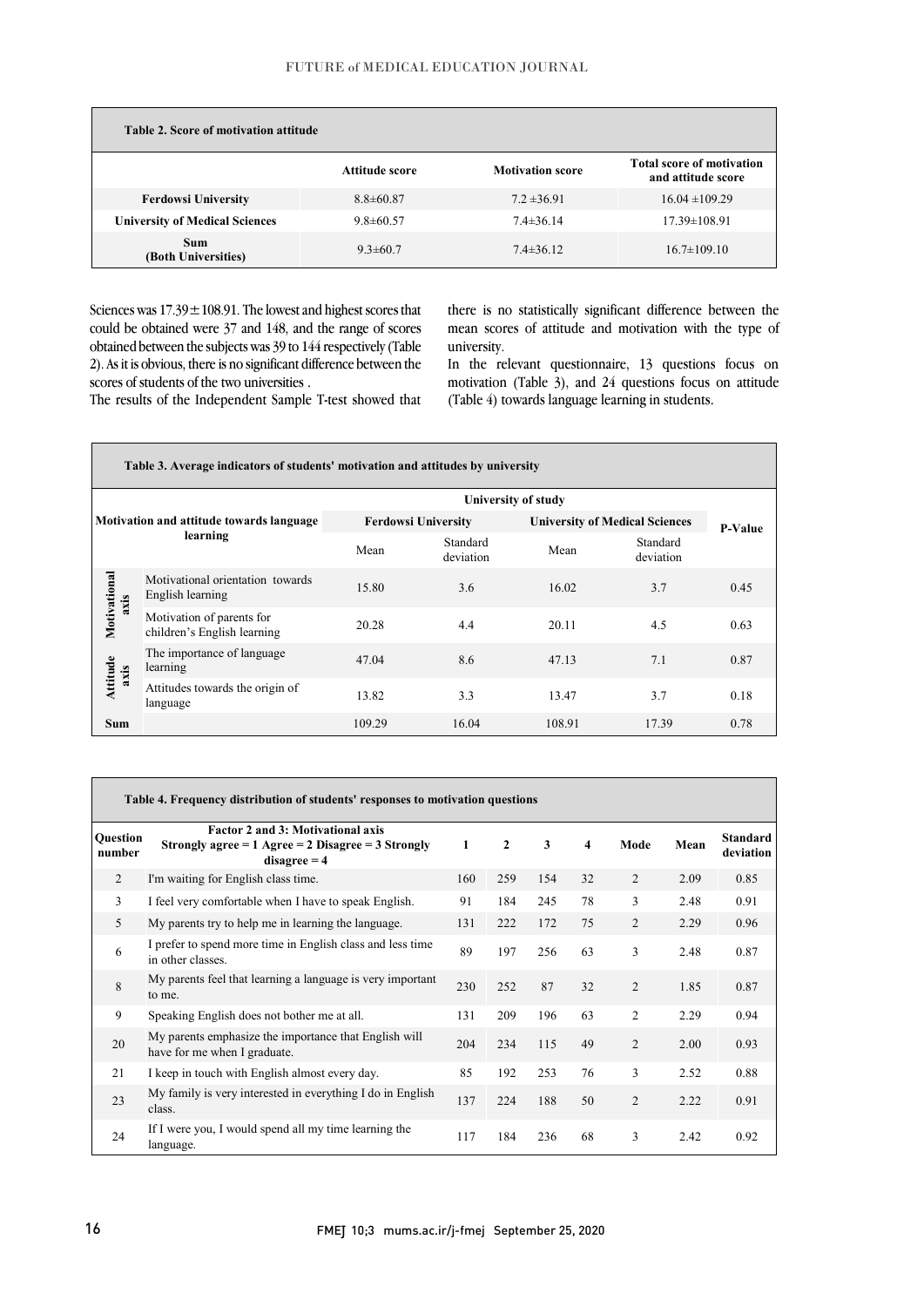| <b>Table 4. Continued</b> |                                                                                                                        |     |     |     |    |                |      |                              |  |
|---------------------------|------------------------------------------------------------------------------------------------------------------------|-----|-----|-----|----|----------------|------|------------------------------|--|
| <b>Ouestion</b><br>number | <b>Factor 2 and 3: Motivational axis</b><br>Strongly agree = $1$ Agree = $2$ Disagree = $3$ Strongly<br>$disagree = 4$ |     | 2   | 3   | 4  | Mode           | Mean | <b>Standard</b><br>deviation |  |
| 32                        | My parents insist that I ask the teacher for help if I have a<br>problem with English.                                 | 146 | 242 | 157 | 55 | $\mathfrak{D}$ | 2.18 | 0.92                         |  |
| 34                        | I try to understand everything I see or hear in English.                                                               | 250 | 278 | 58  | 17 | $\mathcal{L}$  | 1.73 | 0.76                         |  |
| 36                        | My parents feel that it is better for me to continue learning<br>English throughout my university studies.             | 222 | 237 | 111 | 34 | $\mathcal{L}$  | 1.92 | 0.88                         |  |

|                           | Table 5. Frequency distribution of students' responses to questions in the field of attitude                       |              |              |     |     |                |      |                              |
|---------------------------|--------------------------------------------------------------------------------------------------------------------|--------------|--------------|-----|-----|----------------|------|------------------------------|
| <b>Ouestion</b><br>number | Factor 2 and 3: Motivational axis<br>Strongly agree = $1$ Agree = $2$ Disagree = $3$ Strongly<br>$disagree = 4$    | $\mathbf{1}$ | $\mathbf{2}$ | 3   | 4   | Mode           | Mean | <b>Standard</b><br>deviation |
| $\mathbf{1}$              | Learning English is important; Because it will allow me to<br>meet and talk to many different people.              | 389          | 195          | 19  | 3   | $\mathbf{1}$   | 3.60 | 0.58                         |
| 4                         | Learning English is important; Because I will be able to<br>communicate more easily with English-speaking people.  | 334          | 234          | 23  | 11  | $\mathbf{1}$   | 3.46 | 0.68                         |
| 7                         | Learning English is really great.                                                                                  | 320          | 236          | 30  | 16  | $\mathbf{1}$   | 3.41 | 0.73                         |
| 10                        | I wish I could read newspapers and magazines in different<br>foreign languages.                                    | 302          | 230          | 44  | 19  | $\mathbf{1}$   | 3.33 | 0.81                         |
| 11                        | English speakers are very sociable and kind.                                                                       | 110          | 212          | 214 | 56  | 3              | 2.60 | 0.91                         |
| 12                        | Learning English is a waste of time.                                                                               | 28           | 40           | 203 | 334 | $\overline{4}$ | 1.61 | 0.80                         |
| 13                        | I like to learn English as much as possible.                                                                       | 356          | 201          | 22  | 15  | $\mathbf{1}$   | 3.46 | 0.77                         |
| 14                        | English speakers have a lot to be proud of; Because they<br>have offered a lot of value to the world.              | 126          | 243          | 178 | 53  | $\overline{c}$ | 2.71 | 0.90                         |
| 15                        | Learning foreign languages is not important to me.                                                                 | 20           | 60           | 235 | 282 | $\overline{4}$ | 1.73 | 0.82                         |
| 16                        | Studying the language is important because it will make<br>me more literate.                                       | 320          | 236          | 31  | 13  | $\mathbf{1}$   | 3.41 | 0.73                         |
| 17                        | Learning English is important, because it will enable me<br>to better understand and praise the English lifestyle. | 186          | 226          | 138 | 46  | $\overline{2}$ | 2.89 | 0.94                         |
| $18\,$                    | I have a strong desire to learn all aspects of the English<br>language.                                            | 257          | 234          | 89  | 23  | $\mathbf{1}$   | 3.19 | 0.84                         |
| 19                        | I would like to get acquainted with more English<br>speakers.                                                      | 243          | 261          | 76  | 24  | $\overline{2}$ | 3.19 | 0.81                         |
| 22                        | If I want to live in a country, I will try to learn the<br>language of that country.                               | 321          | 231          | 34  | 18  | $\mathbf{1}$   | 3.40 | 0.74                         |
| 25                        | I wish I spoke English fluently.                                                                                   | 344          | 216          | 28  | 11  | $\mathbf{1}$   | 3.46 | 0.72                         |
| 26                        | Most English speakers are kind and easy to get along<br>with; I'm happy to be friends with them.                   | 114          | 207          | 216 | 57  | 3              | 2.61 | 0.92                         |
| 27                        | I enjoy meeting people who speak a foreign language.                                                               | 219          | 277          | 84  | 23  | $\overline{2}$ | 3.14 | 0.80                         |
| 28                        | I really enjoy learning English.                                                                                   | 272          | 241          | 65  | 23  | $\mathbf{1}$   | 3.25 | 0.82                         |
| 29                        | The more I know English-speakers, the more I like them                                                             | 169          | 213          | 182 | 32  | $\overline{2}$ | 2.85 | 0.91                         |
| 30                        | I prefer to have another language teacher.                                                                         | 124          | 195          | 207 | 81  | 3              | 2.60 | 0.95                         |
| 31                        | I really like learning foreign languages.                                                                          | 287          | 234          | 61  | 25  | $\mathbf{1}$   | 3.29 | 0.80                         |
| 33                        | I really like my English class, I have more English to<br>learn in the future.                                     | 203          | 230          | 119 | 55  | $\overline{c}$ | 2.96 | 0.94                         |
| 35                        | I love learning English.                                                                                           | 323          | 227          | 36  | 21  | $\mathbf{1}$   | 3.40 | 0.75                         |
| 37                        | I want to learn English so well that it becomes normal for<br>me.                                                  | 363          | 201          | 33  | 10  | $\mathbf{1}$   | 3.51 | 0.67                         |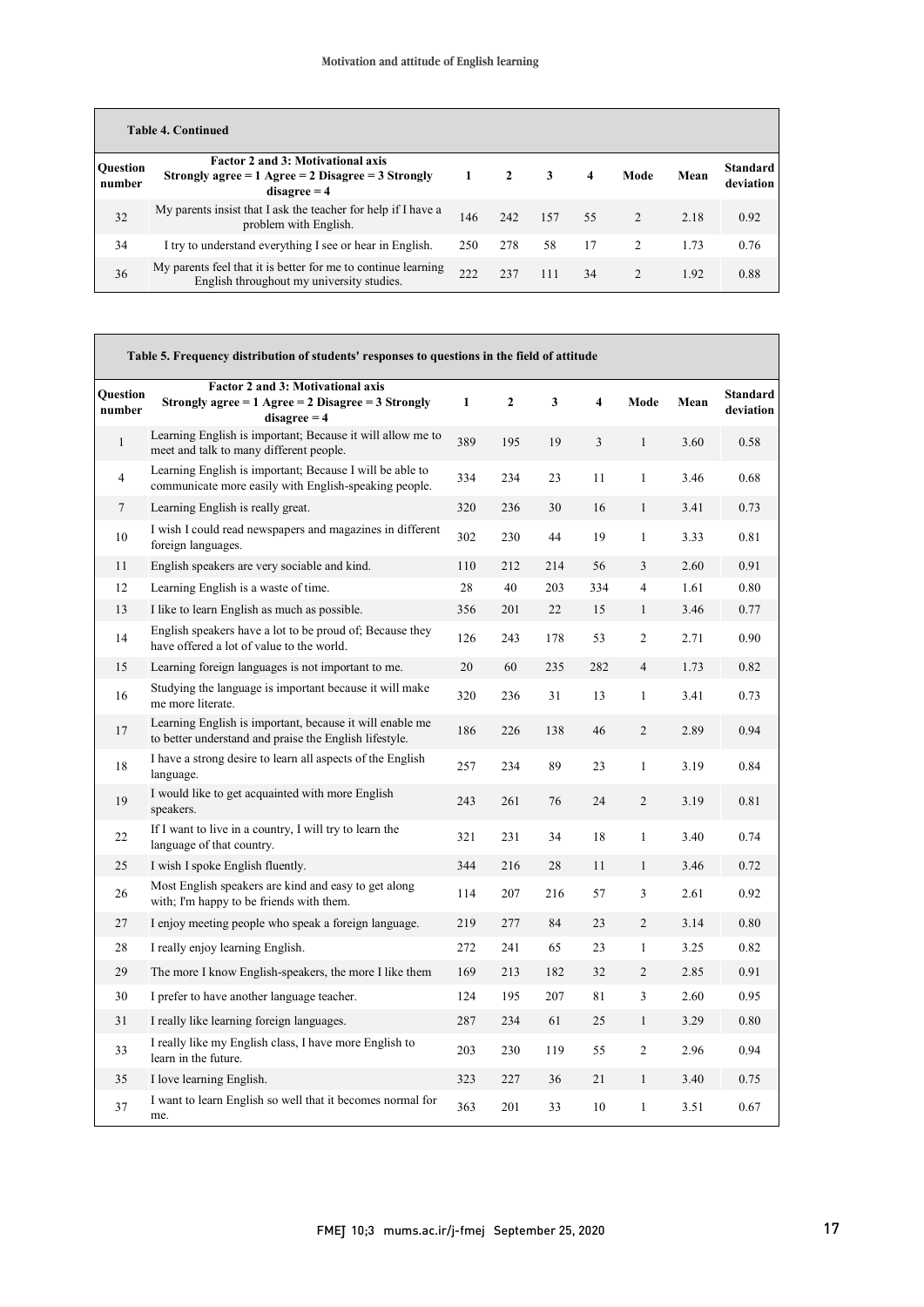There was a significant relationship between students' motivation and attitude and their educational levels  $(P=$ 0.001) so that students in higher educational levels had more motivation to learn English. There was a statistically significant relationship between motivation and attitude towards language learning and the intention to continue education to higher levels ( $P = 0.000$ ) so that people who wanted to continue their education had a higher score than others. There was a significant relationship between motivation and attitude score with language learning history in institutions  $(P=0.000)$  so that people who had not participated in language training courses in the past had better motivation and attitude than the other group. There was a significant relationship between motivation and attitude score with language learning in institutions at present  $(P = 0.000)$  so that people who were currently attending language learning courses in institutions had better motivation and attitude towards the group compared to another group. There was no significant difference between the motivations of the students of the two universities. There was no significant relationship between motivation and attitude with major, native status, age, and gender  $(P>0.05)$ .

### **DISCUSSION**

According to studies, the most important factors in learning a second language are motivation and attitude. The results of the study showed that the students of the two universities had a good attitude towards language learning without significant differences. However, the motivation score was not at the desired level. 69.02% of the study participants were interested in attending English language classes, and 97.03% considered learning English important for more communication with people around the world (Tables 5 and 6). These results were consistent with the findings of the

studies conducted in Iran, Switzerland, and Turkey (7, 23, 24). However, the Benson (25) reported contradictory results, so that he stated that students considered the English learning important for a number of specific actions and did not consider other environmental applications for it other than that.

According to the results of the response to the questions related to the "attitude towards the origin of the language", it can be found that 35-40% of students have a negative attitude towards the origin of the English language, and this point may be one of the barriers to learning English among students, which is consistent with a similar study conducted in Jordan (26). There was a statistically significant relationship between motivation and attitude scores with students' educational level. However, according to the results of ANOVA statistical test, there was no relationship between faculty and major with students' motivation and attitude; these results are inconsistent with the study conducted by Gömleksiz (27) in which the engineering students and students with a background in mathematics and humanities have been investigated.

According to the present study, the level of parental encouragement in language learning has a positive effect on students' motivation and attitude, and 79.4% of subjects considered their family members as motives in language learning. This result is consistent with the study conducted by Gardner's study (28).

Koizumi's study (29) in Japan and Clement' study (30) in France showed that gender was effective in the motivation level to learn English. However, in the results of the present study, no significant difference was observed between motivation and gender.

The existence of a statistical relationship between motivation and attitude score with the educational level and the intention to continue education at higher levels may be due

|                                    |            |                        | Table 6. Relationship between motivation scores obtained by students of two universities with demographic characteristics |                      |  |  |  |
|------------------------------------|------------|------------------------|---------------------------------------------------------------------------------------------------------------------------|----------------------|--|--|--|
| Variable                           |            | <b>Motivation axis</b> |                                                                                                                           | <b>Attitude axis</b> |  |  |  |
|                                    | Male       | $7.40 \pm 35.91$       | Male                                                                                                                      | $17.6 \pm 106.05$    |  |  |  |
| Gender                             | Female     | $7.31 \pm 36.22$       | Female                                                                                                                    | $17.23 \pm 109.96$   |  |  |  |
|                                    | P-value    | 0.61                   | P-value                                                                                                                   | 0.64                 |  |  |  |
|                                    | Single     | $7.20 \pm 36.26$       | Single                                                                                                                    | $17.3 \pm 109.3$     |  |  |  |
| <b>Marital status</b>              | Married    | 7.89±35.47             | Married                                                                                                                   | $17.5 \pm 107.2$     |  |  |  |
|                                    | P-value    | 0.3                    | P-value                                                                                                                   | 0.01                 |  |  |  |
|                                    | Native     | $7.37 \pm 36.17$       | Native                                                                                                                    | $9.30 \pm 60.92$     |  |  |  |
| <b>Native status</b>               | Non-native | $7.31 \pm 36.05$       | Non-native                                                                                                                | $9.42 \pm 36.05$     |  |  |  |
|                                    | P-value    | 0.83                   | P-value                                                                                                                   | 0.56                 |  |  |  |
|                                    | Employed   | $7.71 \pm 36.17$       | Employed                                                                                                                  | $8.93 \pm 61.23$     |  |  |  |
| <b>Employment status</b>           | Unemployed | $7.26 \pm 36.10$       | Unemployed                                                                                                                | $9.44 \pm 60.62$     |  |  |  |
|                                    | P-value    | 0.93                   | P-value                                                                                                                   | 0.53                 |  |  |  |
|                                    | Have       | $7.01 \pm 36.90$       | Have                                                                                                                      | $8.86 \pm 61.67$     |  |  |  |
| Intention to continue<br>education | Don't have | $7.81 \pm 33.25$       | Don't have                                                                                                                | $10.25 \pm 57.26$    |  |  |  |
|                                    | P-value    | 0.00                   | P-value                                                                                                                   | 0.00                 |  |  |  |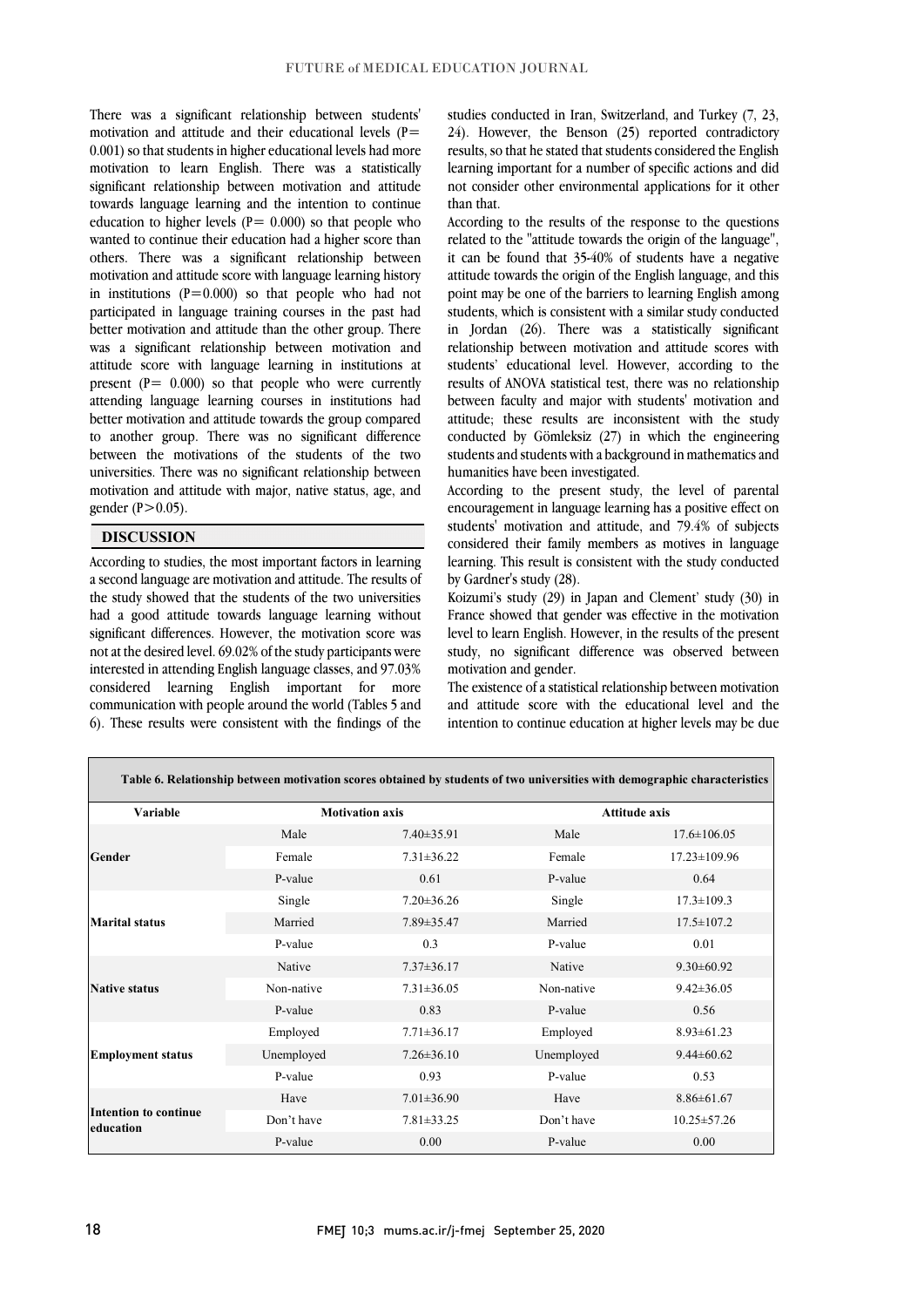to the need for a Language proficiency certificate to participate in doctoral exams.

It should be noted that in the present study, there were limitations such as accessing to students of different faculties and coordination with the education unit of the faculties (according to the inclusion and exclusion criteria).

Considering the results of this study, students generally showed a positive attitude towards learning English, but they did not have enough motivation to learn the language. Not using main books and references of the language, inappropriate employment or lack of employment, economic problems, etc. can be motivational barriers to language learning. It is suggested to pay more attention to find the cause of the lack of sufficient motivation to learn the language in future studies.

Coordination with faculty education as well as access to students of different faculties have been the limitations of this study. It is hoped that with further cooperation of the relevant authorities in future studies, these limitations be reduced.

#### **Ethical considerations:**

Ethical issues (including plagiarism, informed consent, misconduct, data creation or forgery, duplication or submission, redundancy, etc.) have been fully respected by the authors.

#### **ACKNOWLEDGEMENT**

The authors consider it necessary to express their gratitude to those who benefited them from their valuable opinions in different stages of this research. This project has been done with the financial and moral support of the Student Research Committee of Mashhad University of Medical Sciences. The authors hereby thank the financial support of this organization.

**Financial support:** The present study was conducted with the financial support of the Research Council of Mashhad University of Medical Sciences with a code number of 961244 and ethics ID of IR.MUMS.REC.1397.200.

**Conflict of interest**: it is not declared.

#### **REFERENCES**

1. Flaitz J. French attitudes toward the ideology of English as an international language. World Englishes. 1993;12(2):179-  $91.$ 

Ayati M, Akbari Boring M, Paydar F, Roudi Aliabadi S. The Effects of Syllabusbased General English Language Teaching on Learning English Language Motivation, Attitude and Self-efficacy in Students of Birjand University of Medical Sciences. Journal of Birjand University of Medical Sciences. 2018;25(0):93-106. Persian.

3. Pishghadam R. The Relationship between English Language Learning Strategies and Gender and Dominant English Language Learning Strategies in Iranian Learners. Journal of faculty of Literature and Humanities, University of Tabriz. 2008;51(127):52-23. Persian.

4. Bassano S. Helping learners adapt to unfamiliar methods. ELT journal. 1986;40(1):13-9.

5. Altan MX. Beliefs about language learning of foreign language-major university students. Australian Journal of Teacher Education. 2006;31(2):5.<br>6. MacIntyre PD. Willingness

6. MacIntyre PD. Willingness to communicate in the second language: Understanding the decision to speak as a volitional process. The Modern Language Journal. 2007;91(4):564-76.

7. Lennartsson F. Students' motivation and attitudes towards learning a second language:-British and Swedish students' points of view. The digital vetenskapliga arkivet Journal, Vaxjo University. 2008.

8. Csizér K, Kormos J. Learning experiences, selves and motivated learning behaviour: A comparative analysis of structural models for Hungarian secondary and university learners of English. Motivation, language identity and the L2 self. 2009:98-119.

9. Shirbeigi N, Azizi N. The Study of Motivation and Attitude of Two Iranian toward English Language<br>Iranian Higher Education. Learning. Iranian Higher Education. 2010;3(1):23. Persian.

10. Mesbah M, Faghani M, Adib M, Salamat F. Effect of task based teaching on reading and comprehension skills of midwifery students. Journal of holistic nursing and midwifery. 2014;73(24). Persian.

11. Akpınar E, Yıldız E, Tatar N, Ergin Ö. Students' attitudes toward science and technology: an investigation of gender, grade level, and academic achievement. Procedia-Social and Behavioral Sciences. 2009;1(1):2804-8.

12. Oxford R, Shearin J. Language learning motivation: Expanding the theoretical framework. The modern language journal. 1994;78(1):12-28.

13. Chun D, Kern R, Smith B. Technology in language use, language teaching, and language learning. The Modern Language Journal. 2016;100(S1):64-80.

14. Vinagre M. Fostering language learning via email: An English–Spanish exchange. Computer Assisted Language Learning. 2005;18(5):369-88.

15. Farrokhi-Khajeh-Pasha Y, Nedjat S, Mohammadi A, Rad EM, Majdzadeh R, Monajemi F, et al. The validity of Iran's national university entrance examination (Konkoor) for predicting medical students' academic performance. BMC medical education. 2012;12(1):60.

16. DeKeyser, R.M. (2017). Age in Learning

and Teaching Grammar. In The TESOL Encyclopedia of English Language Teaching (eds J.I. Liontas, T. International Association and M. DelliCarpini). 2018:1-6.

17. Kazemi Malekmahmudi M, Kazemi Malekmahmudi S. Attitude of Iranian Students towards Learning the English Language. Journal of Clinical and Basic Research. 2018;2(2):35-9.

18. You C, Dörnyei Z. Language Learning Motivation in China: Results of a Large-Scale Stratified Survey. Applied Linguistics. 2014;37(4):495-519.

19. McInerney DM, Cheng RW-y, Mok MMC, Lam AKH. Academic self-concept and learning strategies: Direction of effect on student academic achievement. Journal of Advanced Academics. 2012;23(3):249-69.

20. Dörnyei Z. The motivational basis of language learning tasks. differences and instructed language learning. 2002;2:137-58.

21. Julian ER. Validity of the Medical College Admission Test for predicting medical school performance. Academic Medicine. 2005;80(10):910-7.<br>22 Dordi-nezhad F

22. Dordi-nezhad F. Construction, Validation and Reliability of the Foreign Language Attitude and Motivation Questionnaire. Language Related Research. 2015;6(2):107-28. Persian.

23. Hashemi Z, Hadavi M, Rezaeian M. The Impact of Motivation on English Language Acquisition among Medical and Dentistry Students at Rafsanjan University of Medical Sciences. Journal of Rafsanjan University of Medical Sciences. 2012;11(1):35-44. Persian. 24. Kiziltepe Z. Attitudes and motivation of Turkish EFL students towards second language learning. ITL-International Journal